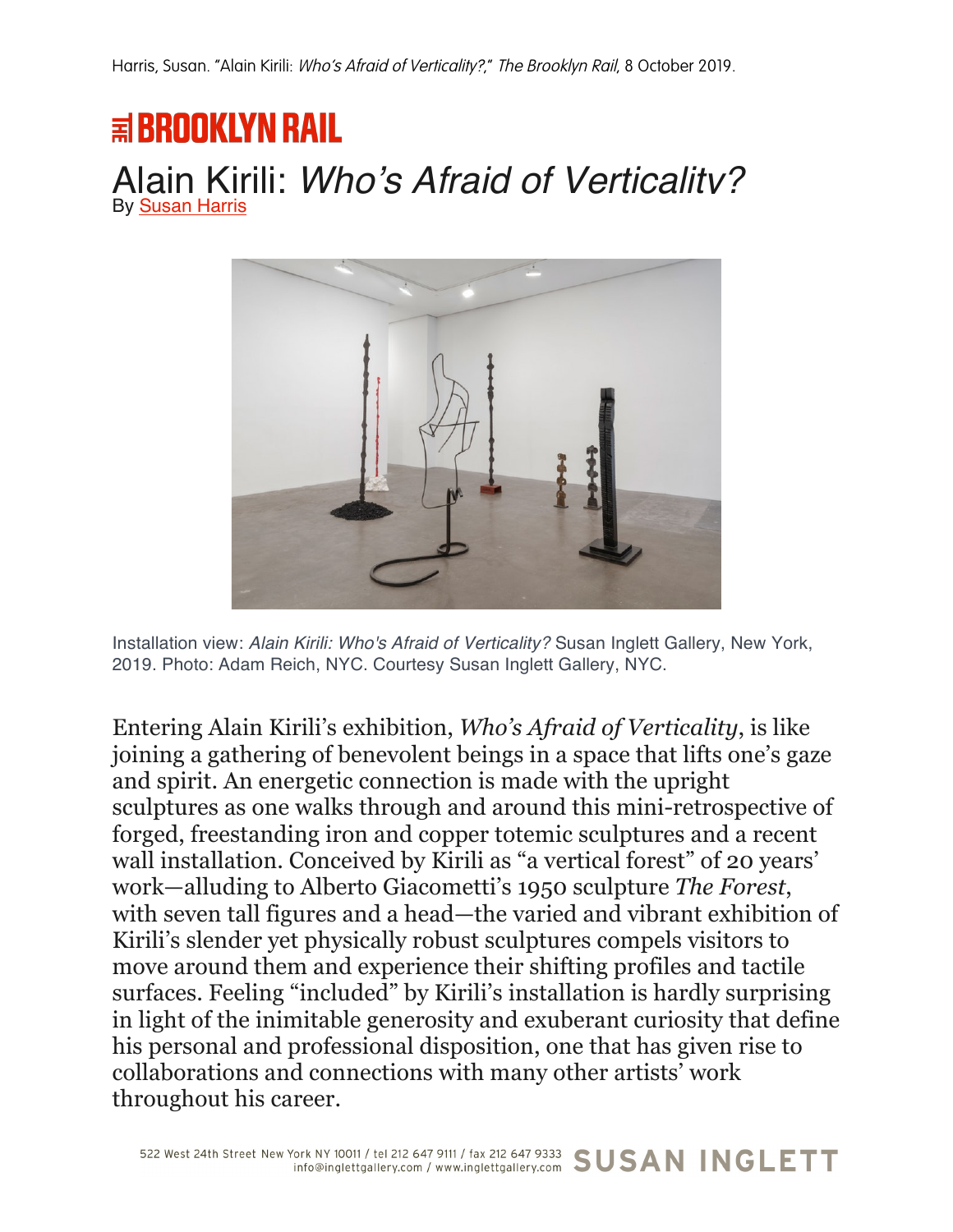A French-American sculptor born in 1946 in Paris who has been successfully working both in the US and France since the early 1970s, Kirili positions himself in a historical continuum of classical, organic abstraction among painters and sculptors from both sides of the Atlantic. Seeing David Smith's *Cubi* sculptures at the Musée Rodin in Paris was the catalyst for his first visit in 1965 to the United States, during which he made a personal pilgrimage to numerous art centers to learn about American art. He encountered Abstract Expressionism, of course, which he loved for its sense of urgency and improvisation and the concomitant emphasis on tactility and emotion, qualities he admired in Smith's sculptures. In a recent conversation, he spoke of being part of the tradition of *fa' presto*—a term relevant in music and the visual arts for quick and tactile execution. Impassioned about a creative process, the physicality of which lies between the realms of sexuality and spirituality, Kirili developed a sculptural practice of blacksmithing, rare in contemporary art, that required working fast and spontaneously with his hands while the iron was hot and malleable. Imprints, marks and traces from Kirili's rapid and intuitive manipulation and articulation of his material with tools are evident throughout the show as, for example, in the series of flattened, elliptical "bulges" and vertical striations that line the sides of a 7-foot high red totem titled *Adam III* (2010) and in the holes, gestural "smudges" and indentations left across the copper surfaces of *Totem* (2004).

The soaring verticality of the New York skyscrapers and skyline must have been exhilarating to Kirili during that first trip. An inveterate optimist, he speaks fervently about the necessity of art to elevate literally and figuratively: "I need verticality; it's part of my means of survival, of my dignity even." *Ascension II* (2018), a poetic yet imposing wall installation of sinuous lines of iron against tall, painted rectangles in grey, pink, and yellow brings together Kirili's passion for vertical presence with sensuousness and spirituality through an eloquence of line, color, tactility, and elevation.

*Telem II* (2000), *Segou* (2004), and *Forge* (2010/19) are lofty sculptures that, along with the smaller *Totems* of 2004 and *In the Round I* (2015)—a more recent sculpture that reads like a linear dance